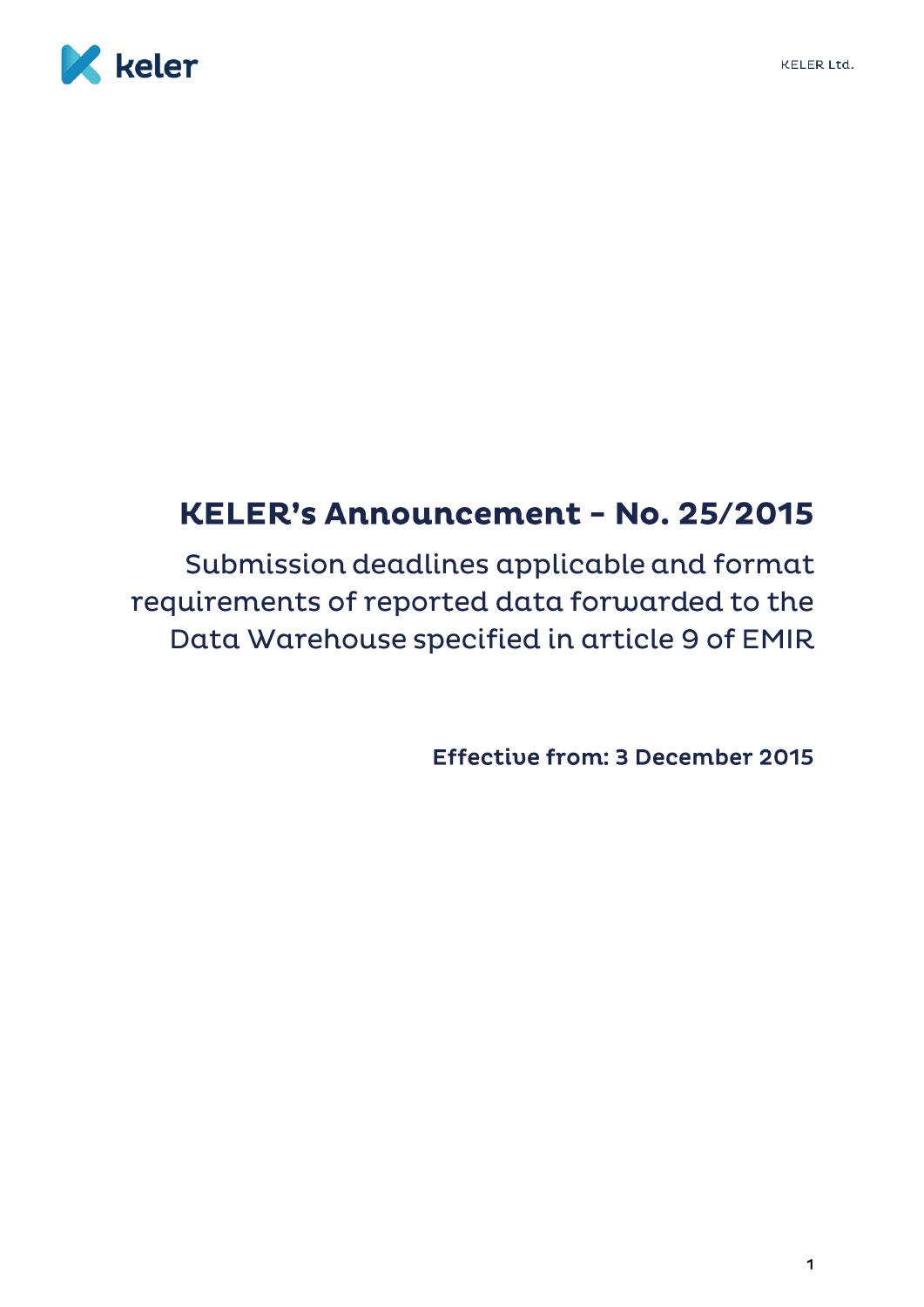

## **Handling of reports**

The Client may submit reports to KELER in the following ways:

- **Manual upload** to the Trade Reporting system in which case the result of the formal-logical check performed by KELER is available immediately during the upload, and the status sent by the Data Warehouse is also available on the website after the processing is completed.
- **By calling** KELER's Customer Service in which case the result of the formal-logical check performed by KELER and the result of processing in the Data Warehouse are both displayed in the response to the service call.

KELER's Trade Reporting system makes available to clients – based on a separate request –, in addition to the option to upload reports on the web interface, the use of a web service where the reports that are published as part of the solution are received. The web service function can be used for the automatic submission and status queries of client reports, and it is also necessary for the web-based interpretation of various formal and substantive errors and for the use of the monitoring and query functions located there.

Clients indicate their requests for the web service on the Data Sheet associated with the Trade Reporting agreement. KELER accepts the request and ensures that the client can use the service as soon as possible.

KELER's Trade Reporting system forwards the reports it receives to the trade database immediately after it receives them.

KELER considers the report sent by the Client accepted if it is successfully received electronically and the order is not rejected for formal or logical reasons.

A condition of the satisfaction of the reporting obligation stipulated by EMIR is acceptance by the trade database and the confirmation thereof, sent by the trade database.

Reports sent with erroneous content or sent accidentally cannot be cancelled; however, they may be modified or deleted by sending in a new report.

### **Operating hours**

**The Trade Reporting platform** provided by KELER is available on banking days between **08:30 and 6:00 pm.**

During this period, reports can be forwarded to KELER manually or via the web service, and confirmations of submitted or uploaded reports are also available during this period pursuant to the relevant receipt and confirmation deadlines.

Outside the above-mentioned operating hours, KELER's Trade Reporting system will not be available, in other words, no new reports can be uploaded, and the monitoring functions related to previously submitted reports will not be available for viewing.

### **Deadlines for Receipt and Confirmation**

Under regular operation conditions (the services involved in the reporting process are available, and the processing and communications programmes are running adequately), the confirmations of the results of the formal-logical check generated by KELER with respect to the reports submitted to KELER's Trade Reporting system and the confirmations received from the selected Data Warehouse are sent within half an hour to the partner that submitted the report.